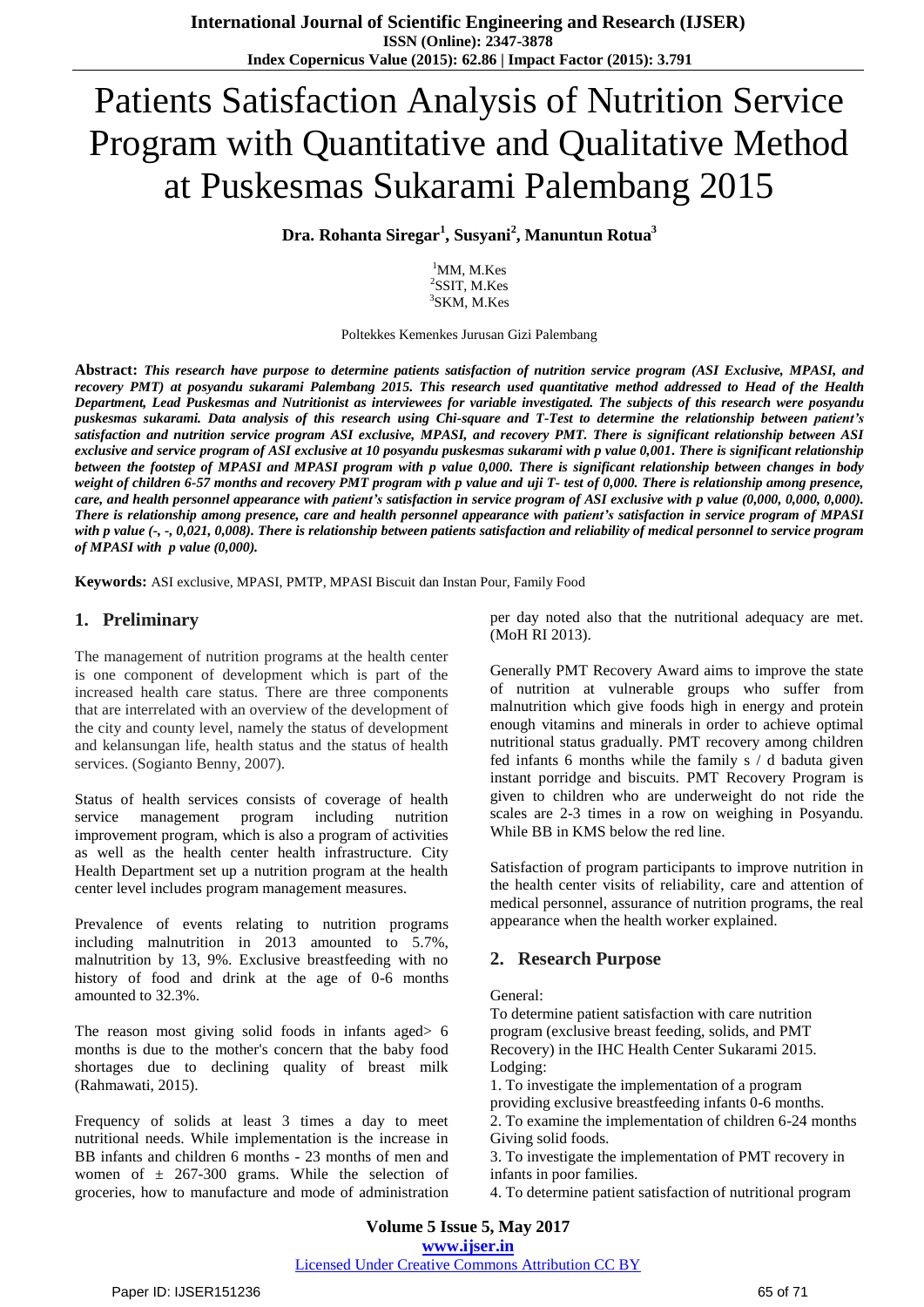#### services of: a. reliability officer b. responsiveness officer c. confidence officer

d. attention officers

e. Appearance officer

## **3. Materials and Methods**

#### **Research design**

This study uses two (2) methods: qualitative and quantitative methods. Research by qualitative methods using interviews (depth interview) and FGD (Focus Group Discussin) aims to seek information from nutrition programs in community services and programs form set by the government. While research with quantitative methods with a variable type of observational study using questionnaires that had been prepared previously, with cross sectional design of data collection once gus at the same time. Accidental sampling technique sampling at varying population, different heterogeneous character and obtained a sample of 114 people with accidental sampling formula.

According to (Prasetyo, the Supreme 2008) 27 Number of samples using accidental sampling formula as follows:

 $n = \frac{Z.1/2.0,05}{0.30}$  $\frac{(2.0,05)}{0.20}$ ]<sup>2</sup>  $n = [\frac{1.96}{0.38}]$  $\frac{1.96}{0.20}$ ]<sup>2</sup>  $n = 96,04$  $n = 100 + 10 - 15 % = 114$ Information :  $E = 0.20$  (error of estimate)  $\alpha=0.05$  $Z\frac{1}{2}$  = Normal distribution table sample

## **Population**

The population in this study are mothers who have infants and toddlers who visited the area Puskesmas Posyandu Sukarami. Location research conducted by purposive based on criteria of the highest number of visits to the Posyandu active regularly come to Posyandu.

#### **Samples**

The sample was posyandu as the unit of analysis, while respondents used is mother mempuyai infants and young children on the grounds that the mother is the mother who take part in the five (5) table and know the nutrition programs that have been established by the Government of the information / counseling in Posyandu.

Respondents Inklunsi criteria:

- a.Mothers with babies 0-6 months
- b. Mothers with infants and children 6-23 months
- c. Mothers with toddlers 24-59 months
- d. Having KMS with regular visits
- Exclusion criteria Respondents:
- a. Mothers with infants who are not breastfedExclusive
- b. Mothers with baduta and toddlers who are not regularly

visited in posyandu c. Mothers with baduta and toddlers who do not have a KMS is not a routine visit d. Respondents were outside the area of Puskesmas Posyandu Sukarami.

#### **Data collection technique**

Sampling was done by random sampling as a test site of 18 Posyandu, obtained 10 posyandu namely:

| No. | Posyandu   | Date Each Month |
|-----|------------|-----------------|
|     | Melati I   |                 |
| 2   | Setra      |                 |
| 3   | <b>PKM</b> |                 |
| 4   | Nusa Indah | 12              |
| 5   | Lestari II | 13              |
| 6   | H. Bunda   | 15              |
| 7   | Lestari I  | 16              |
| 8   | Bari       | 20              |
| 9   | Mawar      | 21              |
| 10  | Mutiara    | 23              |

#### **Development Instrument**

To determine the increase Asi Exclusive Award in infants aged 0-6 months, solid foods for babies and children aged 6-24 months (baduta), giving a recovery in infants PMT questionnaire used instruments. As for knowing the qualitative data from informants conducted in-depth interviews, FGD (Focus Group Discussin) and use the instrument in-depth interviews or indeep Question, tape recorders, mobile phones and photo.

#### **Mechanical Analysis Qualitative Data**

Data is presented in a descriptive qualitative interviews with three kinds of informants respondents, labor health center nutrition and nutritional power Palembang City Health Department.

#### **Quantitative Data**

a. univariate analysis

Conducted in a frequency distribution table presentation and graphics images nutrition program service satisfaction to the patient.

#### b. bivariate analysis

To determine the relationship of respondent satisfaction with services 3 nutrition program (exclusive breastfeeding, solids, and PMTP) made table cross between each independent variable (the level of knowledge of mothers on exclusive breastfeeding, the level of knowledge of solids and the level of mothers' knowledge of PMTP) with the dependent variable ( seen from the respondent satisfaction officers reliability, responsiveness, the assurance, attention and appearance) with Chi Square test calculations and tests T-test.

Phase data processing is done after the primary and secondary data collection in accordance with the editing, power entry, tabulation, the data pengolaha univariate and bivariate of independent variables and the dependent.

**Volume 5 Issue 5, May 2017 www.ijser.in** Licensed Under Creative Commons Attribution CC BY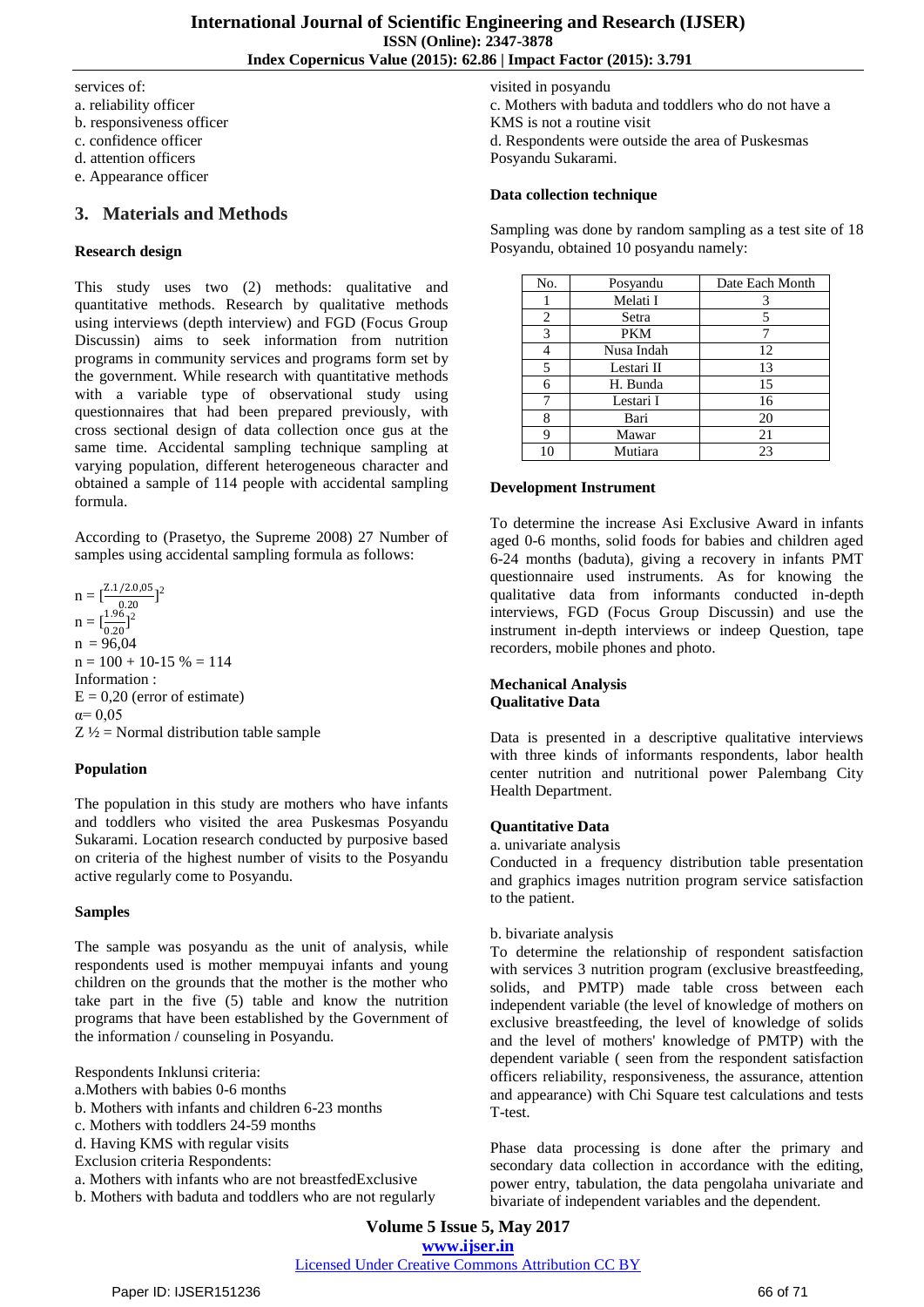The next stage is the analysis of the data processed until the resulting conclusions and recommendations of the study.

## **4. Results And Discussion Qualitative**

The next research phase took up the whole of qualitative data on October 7, 2015 interviews were conducted with information on the Head of Puskesmas Sukarami drg. H. Purnamawati health centers and nutrition officer Maryani, SKM.

> The question "how many times do the monitoring on 3 nutrition programs to help budget for infants or children who are thin body weight?

Answer: 3 times in a row, generally BB ride. Granted Milk, sugar, vegetable oil at PMTP = solid foods: biscuits and porridge, vanilla 30 pack / 1 box. Given 3 times with the invite to the health center or IHC to calculate W / A and W / H. As in posyandu given counseling on family meals, assisted by a cadre of similarly in weighing BB bb so that there are changes each month. But the nutritional health center officer must exercise control over again. Toddlers who have been given PMTP form of biscuit, biscuit dikosumsi properly if there will be increase in BB for the biscuit dense nutrition 400 kcal, 9 vitamins and 7 minerals.

Interview with nutrition officer of Palembang City Health Department on October 30, 2015. The interview using a list of open questions.

> The question "What exactly is meant Program solids in Puskesmas Posyandu in Palembang?

Answer: guided by SK Menkes No. 224 / Menkes / SK / II / 2007 on technical specifications Complementary feeding decide technical specifications Complementary feeding or solids there are two (2) kinds in the form of instant powder and raw materials MPASI biscuit. What is meant by MPASI Instant Powder is given to infants aged 6-12 months is made from a mixture of rice or brown rice, green beans or soy, milk, sugar, vegetable oil fortified with vitamins and minerals as well as coupled with the flavor and aroma (flavor ). While solids biscuits for children aged 12-24 months margarine made from a mixture of flour, sugar, milk, soy lecithin, salt, bicarbonate and enriched with vitamins, minerals and added flavor and aroma (flavor). Sugar is used in the form of sucrose, or suktosa or glucose syrup or honey.

## **Exclusive breastfeeding**

A total of 40 mothers having babies 0-6 months has given milk to infants exclusively respectively.

Question no. 1: what is the definition of

exclusive breastfeeding by the mother?

dated October 5, 2015.

Answer Mrs. Vera origin IHC Setra Date October 5, 2015: the milk given to infants aged 0-6 months without giving any other food or beverages.

## **MPASI**

The program is aimed at mothers with babies and children aged 6-23 months were 62 people in general all mothers have to know the stages of giving complementary foods are foods creamed + ASI. Have some questions about the program MPASI addressed to mothers in posyandu.

> Ouestion No. 1 whether the mother had heard MPASI program? Categories of any kind? How many times a given?

Mother Ririn posyandu Nusa Indah Date October 12, 2015, Answers: complementary foods (solids) which stages the food creamed + ASI given 2 times. The rest were breastfed 2 times (afternoon and evening).

## **PMT Recovery**

The results of interviews with respondents who take the program PMTP many as 12 people show there are still many who do not know PMT Recovery Program. As an answer of the question with the mother Nova, IHC Lestari II Date October 13, 2015.

> Question: Did you ever hear PMTP Program at Public Health Center Program PMTP Sukarami?

Mother Nova in IHC Lestari II Date October 13, 2015

Answer: Never, known only posyandu participants who attend the program. Nova own mother child aged 4 years and 9 months with a BB / U 12.5 Kg participated in the program.

## **5. Results and Discussion Quantitative**

Respondents exclusive breastfeeding program that comes in 10 Puskesmas Posyandu Sukarami amounted to 42 people only two people who did not receive exclusive breastfeeding for anyone working as an employee of the Bank and also ailing. Exclusive breastfeeding so that 40 infants aged 0-6 months (95.24%). There is a relationship between exclusive breastfeeding with the service program

**Volume 5 Issue 5, May 2017 www.ijser.in** Licensed Under Creative Commons Attribution CC BY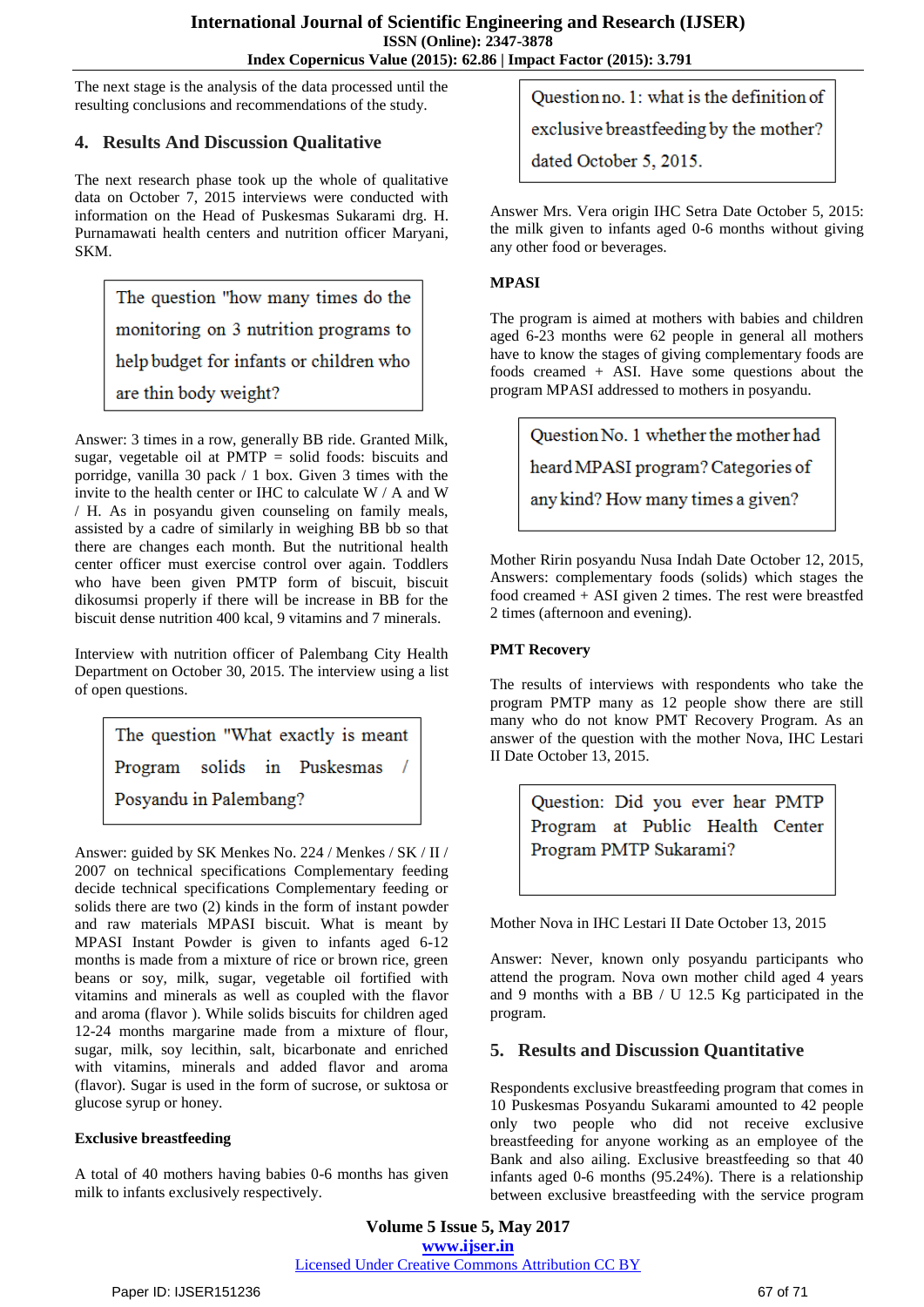from the calculation of Chi Square with P Value of 0,001.Hal is in line with research Suryani 2004 that patients will follow the program as a result of the good service because it will generate patient adherence to pogram. Because it is the system that can be expedited services synergistically by the patient's needs.

Knowledge about the stages of solids of 62 mothers giving knowledge acquired as many as 51 people (82.26%) obtained a good knowledge. While that is not good for 6 people (9, 68%) while only breastfed by 5 votes (8.06%).

Solids weight gain in the riding range 100-200 grams numbered 21 people (33.87%), whereas weight gain ranges from 300-1000 grams was 23 people (37.09%), in this program there are also weight has not increased that is numbered 12 people (19.35%) even got the weight loss in to 100-2000 grams numbered 6 (9.67%).

Age of the children was a period of growth and development are very important and are vulnerable to malnutrition. Riskesdas 2010 showed stunting of 17.9%, to overcome these problems need to be held supplementary feeding recovery (PMTP).

For children aged 6-59 months PMTP referred to as a food supplement and not as a substitute main meals daily. PMTP is based on local food with typical regional menu adapted to local conditions. PMTP of research data, there are 12 children aged 6-59 months from 10 Posyandu, PMTP using budget Operational Support Health (BOK). In this research, the change in weight 7 children, 3 other people do not have the weight and the last two children experiencing weight loss.



Graph Posyandu participant satisfaction on exclusive breastfeeding nutrition program services from the graph:

- Reliability:
- Good as many as 20 people (50%),
- Pretty good many as 19 people (49.18%)
- Not good as one person (0.83%).
- Responsiveness:
- Good as many as 16 people (39.18%),
- Good enough as many as 20 people (56.68%)
- Not good by 1 person (4.24%).
- the assurance:
- Good as many as 10 people (24.18%).
- Good enough as many as 28 people (71.67)
- Not good by 1 person (4.18%).
- Caution:
- Good as many as 14 people (35%).
- Good enough as many as 25 people (61.68%)
- Not good as many as 10 people (3.33%)
- The appearance of the officer:
- Excellent by 1 person (0.63%)
- Neither a total of 18 participants (45%)
- Good enough as many as 20 people (51.88%)
- Not good by 1 person (2,5%)

From the graph satisfaction of mothers on exclusive breastfeeding program variables obtained the assurance of respondents to the service as much as 71.67% and breastfeeding relationship with the service program calculation results Chi Square with P Value 0.001. This may imply that the Regulation No. 2 in 2014 was successful and mothers can apply exclusive breastfeeding for the baby because it is a crucial time (Golden period) as said Arifin, 2004.

Patient satisfaction in the service of solid foods (refined and program) from the graph above:

- Reliability:
- Good as many as 39 people (63.44%)
- Pretty good as much as 21 participants (33.87%).
- Not good by 1 person (2.69%)
- Responsiveness
- Good as many as 23 people (37.1%),
- Pretty good 38 people (61,82%)
- Not good 1 (1.08%)
- the assurance
- Good as many as 21 people (33.34%),
- Good enough as many as 40 people (64.52%)
- Not good by 1 person (2.15%).
- Attention
- Good 26 states (42.47%),
- Pretty good many as 35 people (55.92%)
- Not good as many as 10 people (1.61%).
- Appearance
- Excellent by 1 person (1.61%),
- Good 48 (78.23%)
- Pretty good A total of 12 people (18.95%)
- Not good by 1 person (1.21%).

From half a nutrient needs are met AKG breastfeeding outcomes 6-12 months. This is intended to meet the needs of nutrients in solid foods can be met by providing the correct solids. Especially in children solids-based local groceries and basic menu variation, the frequency of miimal 3 times / day. (MOH, 2011-Counseling solids). While in children 12-24 months of age can be 1/3 of RDA nutrients and filled the rest of the administration so that the solids weight gain of at least 300 gr met. (Ministry of Health, 2013)

Patient satisfaction with service personnel on Recovery Supplemental Feeding Program (PMTP) can be seen from the graph above:

**Volume 5 Issue 5, May 2017 www.ijser.in**

Licensed Under Creative Commons Attribution CC BY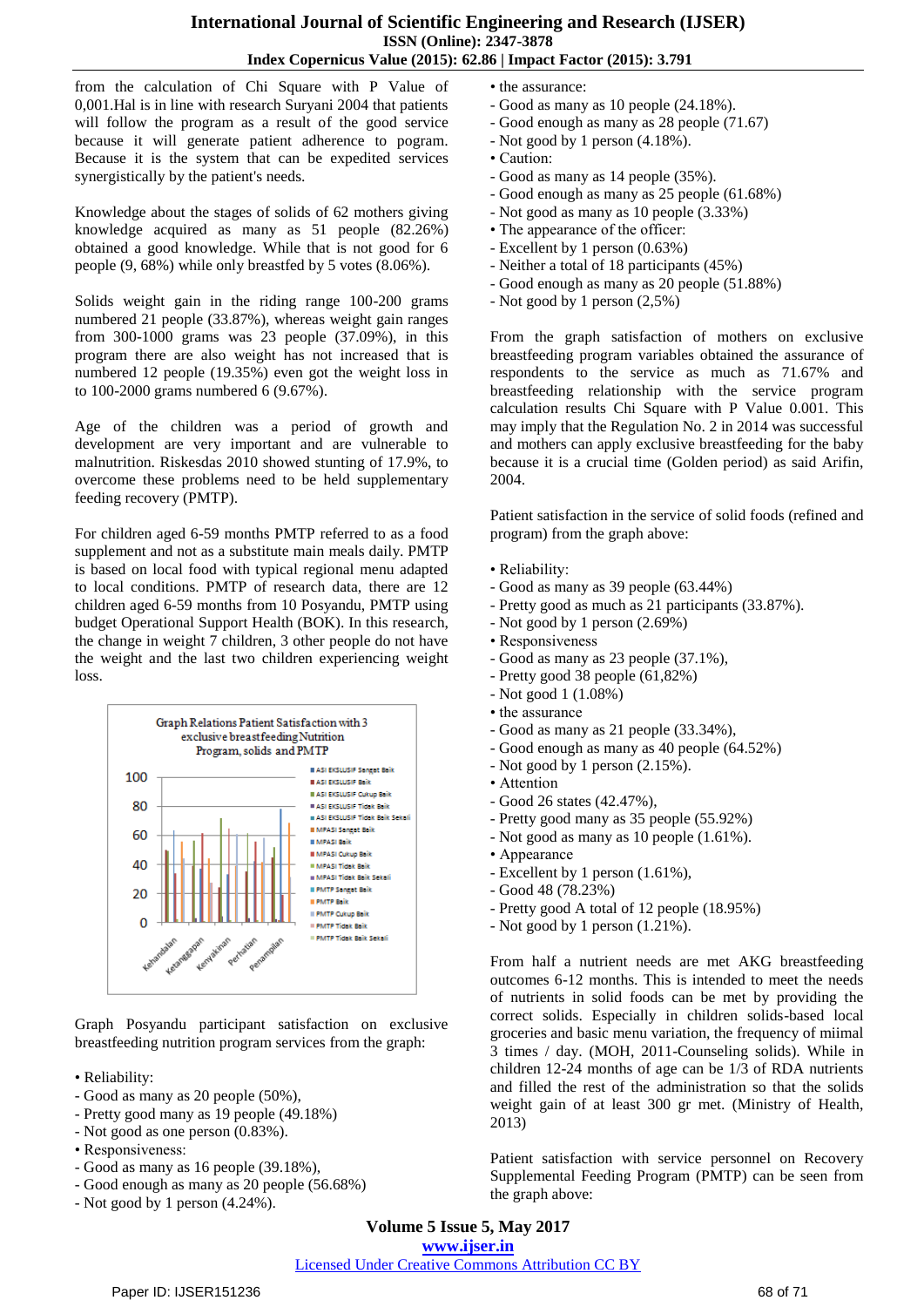#### • Reliability:

- Good as many as seven participants (55.8%)
- Pretty good by 5 participants (44.42%)
- Responsiveness:
- Good as 6 participants (44.50%),
- Good enough for 3 people (27.75%)
- Not good for 3 people (27.75%).
- On the assurance:
- Neither of 4 people (38.92%)
- Pretty good as much as 8 participants (61.08%).
- Attention
- Good 5 people (41.67%) good
- Pretty good by 7 participants (58.33%).
- Appearance
- Good 8 people (68.75%)
- Pretty good as much as 4 participants (31.26%).

There is a relationship of patient satisfaction with the service program exclusive breastfeeding of variables:

• Increased reliability associated with exclusive

breastfeeding program with P Value 0.001.

• The assurance officer with the service program exclusive breastfeeding with P Value 0.000.

• Attention to service personnel exclusive breastfeeding program with P Value 0.000.

• The appearance of the officer with the service program exclusive breastfeeding with P Value 0.000.

There is a significant relationship between patient satisfaction with program services MPASI of variables:

• Attention to patients in care attendant program MPASI with P Value 0.021.

• The appearance of the officer to services MPASI program with P Value 0.008.

There is a significant correlation between reliability program officer with the ministry PMTP with P Value 0.000.

## **6. Conclusion**

From our study titled Analysis of Patient Satisfaction Of Service Nutrition Program With Qualitative and Quantitative Approaches In Puskesmas Sukarami Palembang in 2015 to the conclusion there were 40 people (95.24%) are mothers who leave the exclusive breastfeeding for infants 0-6 months at 10 posyandu PHC Sukarami. There is a significant association between breastfeeding Exclusive breastfeeding program with exclusive services in 10 health centers posyandu Sukarami with P Value 0.001.

There is a relationship of patient satisfaction with the service program exclusive breastfeeding of variable reliability associated with the program exclusive breastfeeding with P Value 0.001, the assurance officer with the service program exclusive breastfeeding with P Value 0.000, Attention officers to service program exclusive breastfeeding with P Value 0,000, Appearance officers to service Exclusive breastfeeding program with P Value 0.000, Responsiveness officers to service program exclusive breastfeeding was not associated with P Value 0.295.

There are 62 respondents who receive services MPASI program in 10 Puskesmas Posyandu Sukarami with 56 states stages MPASI Award for children aged 6-24 months with the correct phase (90.24%).

There is a significant relationship between the provision of program services solids with solids with P Value 0.000. There are 21 children (33.87%) who gain weight in the range of 100-200 g / month to service MPASI program. There are 23 children (37.09%) who gain weight in the range 300-1000 grams to service MPASI program. It can motivate mothers or officers to improve child bb changes in order to achieve the increase of at least 300 grams / month. (Community Nutrition 2013) .Terdapat 12 children (19.35%) who did not gain weight on program services MPASI.Terdapat 6 children (9.67%) who lost weight 100- 2000 grams to service MPASI program.

There is a significant relationship between patient satisfaction with program services MPASI of variables: attention attendant to patients in the program services solids with P Value 0,021, Appearance officers to service MPASI program with P Value 0.008.

There are 12 children (100%) aged 6-57 months receive services PMTP program of Puskesmas Posyandu 5 Sukarami. There is a significant relationship between changes in body weight of children 6-57 months with program services PMTP with P Value to test the T-Test 0,000.

There is a significant correlation between reliability program officer with the ministry PMTP with P Value 0.000.

From the T-Test test calculation results obtained change weighing on the weighing program participants PMTP BB1 and BB2 are mean and SD 8.7250 into 8.9167 2.79735 2.73958 become of P Value 0.000. This is in line with research widawarta, 2013 in Semarang City Health Office there is a difference before and after PMTP with significant increases in the T-Test pervariabel test sample.

# **7. Suggestion**

From the results of observational data, data processing and analysis, the researchers gave advice on nutrition manager informants in order to return to SK Menkes No. 224 / Menkes / MK / II / 2007 in terms of service delivery program MPASI biscuits are only given to children aged 12-24 months, so that the service personnel at 3 nutrition program (exclusive breastfeeding, solids and PMTP) the better (not normal) can be reached by improving the quality of services that are superior, to overcome that counseling and other activities more optimal nutrition can work together with the Institute for nutrition Education that nutritional information known to the respondents in each neighborhood health center opening hours.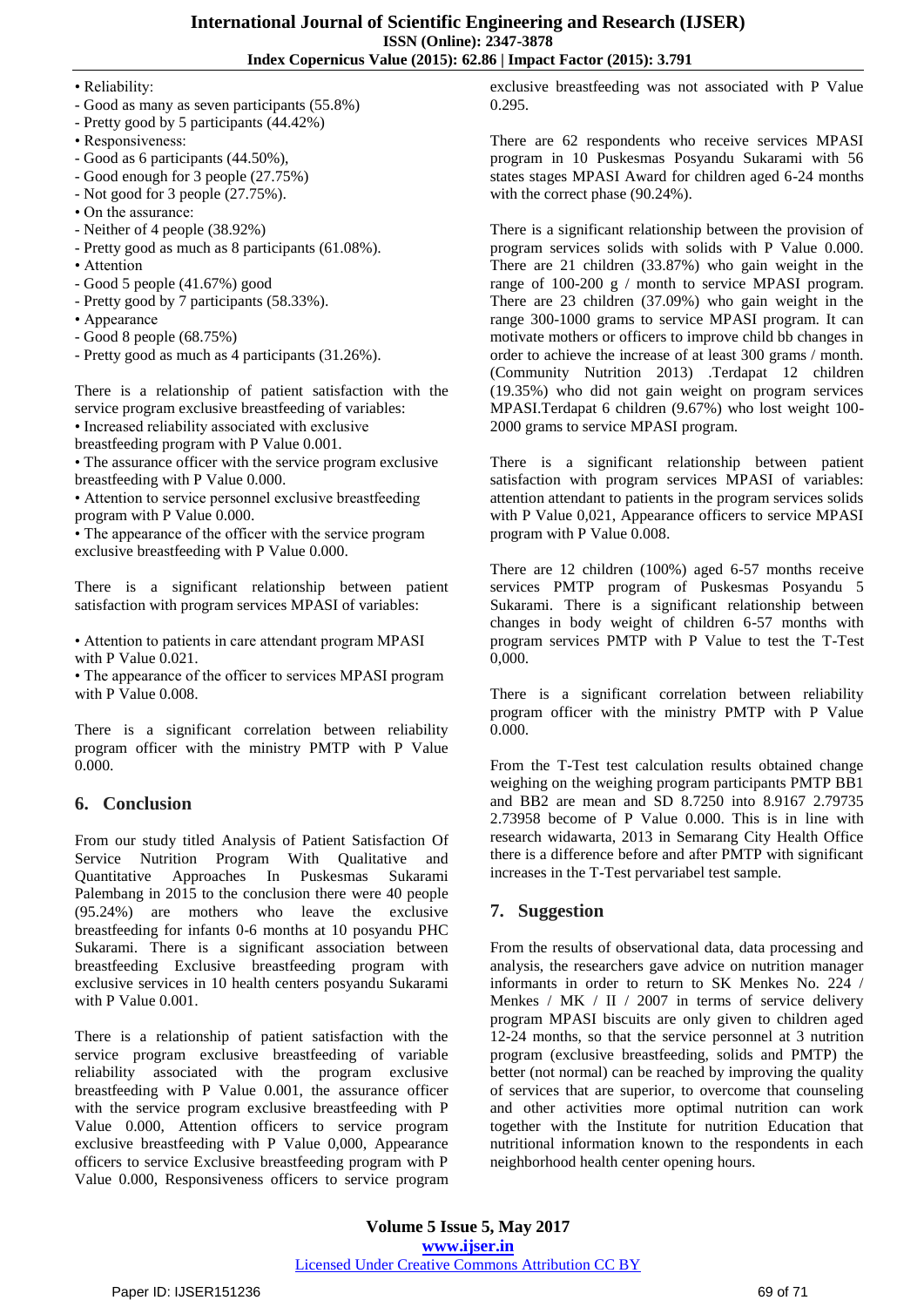#### **International Journal of Scientific Engineering and Research (IJSER) ISSN (Online): 2347-3878 Index Copernicus Value (2015): 62.86 | Impact Factor (2015): 3.791**

Suggestions to the respondent to provide a solids-based processed food ingredients locally with appropriate frequency recommended by the MOH to 3-5 times so that the child's weight can be increased at least 300 grams / month, the volume of solids berbasi local foodstuffs should be administered as directed by the Department of Health: Age 6 months (feeding pulverized 2-3 tablespoons per 1 meal. Give these foods at least 3 times the rest can be given up to 5 times. Breast milk is still given), aged 7-8 months (ie increased food creamed given half a cup or 125 cc per time eat. The frequency of administration is at least 3 times the rest can be given up to 5 times. Breast milk is still given), aged 9-11 months (given food lembik half cup or 125 cc per meal. The frequency of administration is at least 3 times the rest can be given up to 5 times . Breast milk is still given. given also snack 2 times a day), aged 12-24 bln (given the family food 3 times (morning, afternoon, evening), ¾ cup of rice or other carbohydrates as a substitute for rice (1 meal), 35 gr / substitutes such as chicken, eggs, meat (1 meal), 25 gr tempe / other nuts as a substitute for (1 meal), Vegetables ½ cup (1 meal), 1 piece of fruit (one meal), and Distraction 2 times / day.

Advice to the DHO Kota Palembang to conduct more intensive supervision, especially at 3 nutrition program for the children to the next generation has a weight according to the nutritional standards in order to obtain optimal health.

## **References**

- [1] Burhanuddin, Arief. 2013. Penelitian Kuantitatif dan Kualitaitif. [https://afidburhanuddin.wordpress.com/2013/05/21/pen](https://afidburhanuddin.wordpress.com/2013/05/21/penelitian-kuantitatif-dan-kualitatif/) [elitian-kuantitatif-dan-kualitatif/.](https://afidburhanuddin.wordpress.com/2013/05/21/penelitian-kuantitatif-dan-kualitatif/) (Diakses 29 Januari 2015).
- [2] Martha, Jaya. 2009. Evaluasi Kegiatan. [https://kppntanjungbalai.files.wordpress.com/.../penget](https://kppntanjungbalai.files.wordpress.com/.../pengetahuan-Evaluasi) [ahuan-Evaluasi.](https://kppntanjungbalai.files.wordpress.com/.../pengetahuan-Evaluasi) (Diakses 28 Januari 2015)
- [3] Terjemahan. Single and multiple case study design. 2010.

[http://www.seerc.org/dsc2010/misc/Single\\_and\\_Multip](http://www.seerc.org/dsc2010/misc/Single_and_Multiple_Case_Study_Designs.pdf) [le\\_Case\\_Study\\_Designs.pdf..](http://www.seerc.org/dsc2010/misc/Single_and_Multiple_Case_Study_Designs.pdf) (Diakses 7 Februari 2015)

- [4] Arali2008. 2011. Program Perbaikan Gizi di Puskesmas. [https://arali2008.wordpress.com/2011/12/19/program](https://arali2008.wordpress.com/2011/12/19/program-perbaikan-gizi-puskesmas/)[perbaikan-gizi-puskesmas/.](https://arali2008.wordpress.com/2011/12/19/program-perbaikan-gizi-puskesmas/) (Diakses 29 Januari 2015)
- [5] Basri, Seta.2012. Pedekatan Penelitian, metode penelitian, dan teknik-teknik dalam desain penelitian (Diakses 30 Januari 2015)
- [6] Lika-liku. 2014. Analisa Program Puskesmas. [http://askep-askeplika.blogspot.com/2014/01/analisa](http://askep-askeplika.blogspot.com/2014/01/analisa-program-puskesmas.html)[program-puskesmas.html.](http://askep-askeplika.blogspot.com/2014/01/analisa-program-puskesmas.html) (Diakses 29 Januari 2015)
- [7] Soegianto, Benny. 2007. Pengelolaan program Gizi di Puskesmas. [http://elib.fk.uwks.ac.id/asset/archieve/matkul/Ilmu%2](http://elib.fk.uwks.ac.id/asset/archieve/matkul/Ilmu%20Gizi/PROGRAM%20GIZI.pdf) [0Gizi/PROGRAM%20GIZI.pdf.](http://elib.fk.uwks.ac.id/asset/archieve/matkul/Ilmu%20Gizi/PROGRAM%20GIZI.pdf) (Diakses 29 Januari 2015)
- [8] Irawati, Anies,dkk. 2013. Laporan RISKESDAS. [http://www.litbang.depkes.go.id/sites/download/rkd201](http://www.litbang.depkes.go.id/sites/download/rkd2013/Laporan_Riskesdas2013.PDF) [3/Laporan\\_Riskesdas2013.PDF.](http://www.litbang.depkes.go.id/sites/download/rkd2013/Laporan_Riskesdas2013.PDF) (Diakses 28 Januari 2014)
- [9] Indriati. 2010. Analisis Pengaruh Tingkat Kualitas Pelayanan Puskesmas terhadap kepuasan Pasien di Puskesmas. [http://eprints.undip.ac.id/23165/1/SKRIPSI\\_dewi.pdf.](http://eprints.undip.ac.id/23165/1/SKRIPSI_dewi.pdf) (Diakses 29 Januari 2015)
- [10]Husada, Dian. 2014. Pedoman Pengelolaan Program Gizi Puskesmas. [http://ngomongsukasuka.blogspot.com/p/program](http://ngomongsukasuka.blogspot.com/p/program-pokok-puskesmas-gizi.html)[pokok-puskesmas-gizi.html.](http://ngomongsukasuka.blogspot.com/p/program-pokok-puskesmas-gizi.html)(Diakses 12 Februari 2015)
- [11]Depkes RI. 2012. Variabel dan indikator Program Gizi dan KIA. [http://www.gizikia.depkes.go.id/wp](http://www.gizikia.depkes.go.id/wp-content/uploads/downloads/2012/04/Definisi-Variabel-SIM-Gizi-KIA-Terintegrasi.pdf)[content/uploads/downloads/2012/04/Definisi-Variabel-](http://www.gizikia.depkes.go.id/wp-content/uploads/downloads/2012/04/Definisi-Variabel-SIM-Gizi-KIA-Terintegrasi.pdf)[SIM-Gizi-KIA-Terintegrasi.pdf.](http://www.gizikia.depkes.go.id/wp-content/uploads/downloads/2012/04/Definisi-Variabel-SIM-Gizi-KIA-Terintegrasi.pdf) (Diakses 29 Januari 2015)
- [12]Fikawati, Sandra Dan Ahmad Syafiq. 2010. Kajian Implementasi Dan Kebijakan Air Susu Ibu Eksklusif Dan Inisiasi Menyusu Dini Di Indonesia. <http://journal.ui.ac.id/health/article/viewFile/642/627> (Diakses 2 Februari 2015)
- [13]Sulistyowati, Arie. 2013. Pola Pemberian MPASI di Kecamatan Pasar Minggu Jakarta Selatan.http://lib.ui.ac.id/file?file=digital/20351667- SP-Arie%20Sulistyowati.pdf. (Diakses 16 Februari 2015).
- [14]Rachmawati, Rita. 2015. Gambaran Pemberian MP-ASI pada Bayi Usia Kurang dari 6 bulan di Wilayah Kerja Puskesmas Kecamatan Pesanggrahan Tahun 2014. [http://repository.uinjkt.ac.id/dspace/handle/123456789/](http://repository.uinjkt.ac.id/dspace/handle/123456789/25724) [25724.](http://repository.uinjkt.ac.id/dspace/handle/123456789/25724) (Diakses 16 Februari 2015)
- [15]Acyutanmom. 2013. Panduan Makanan Pendamping ASI. [http://acyutanmom.blogspot.com/2013/05/menu](http://acyutanmom.blogspot.com/2013/05/menu-makanan-bayi-rumahan-sesuai-umur.html#.VOvbVeG0TIU)[makanan-bayi-rumahan-sesuai](http://acyutanmom.blogspot.com/2013/05/menu-makanan-bayi-rumahan-sesuai-umur.html#.VOvbVeG0TIU)[umur.html#.VOvbVeG0TIU.](http://acyutanmom.blogspot.com/2013/05/menu-makanan-bayi-rumahan-sesuai-umur.html#.VOvbVeG0TIU) (Diakses 20 Februari 2015).
- [16]Hidayah. 2012. Hubungan kepatuhan ibu hamil mengkosumsi dengan kejadian anemia di desa pageraji kecamatan cilongok kabupaten banyuma. https ://ojs.akbidylpp.ac.id/index.php/prada/article/.../59/57. (Diakses 2 Februari 2015)
- [17]Kesmas. 2014. Tata laksana Pemberian PMT. [http://www.indonesian-publichealth.com/2014/07/tata](http://www.indonesian-publichealth.com/2014/07/tata-laksana-pemberian-pmt.html)[laksana-pemberian-pmt.html.](http://www.indonesian-publichealth.com/2014/07/tata-laksana-pemberian-pmt.html) (Diakses 29 Januari 2015)
- [18]Widanarta, Dian. 2012. Pengaruh Pemberian Makanan Tambahan Pemulihan (Pmt-P) Terhadap Status Gizi Balita Gizi Buruk Di Dinas Kesehatan Kota Semarang Tahun 2012.http://eprints.undip.ac.id/38457/. (Diakses 17 Februari 2015)
- [19]Agus34. 2011. Panduan Penyelenggaraan PMT Bagi Balita Gizi Kurang. nhttps://agus34drajat.files.wordpress.com/2010/10/pan duan-peyelenggaraan-pmt-bok-gizi-kurang\_20111.pdf. (Diakses 20 Februari 2015)
- [20]Arali2008. 2011. Investigasi dan intervensi gizi buruk. [https://arali2008.wordpress.com/2011/11/12/investigasi](https://arali2008.wordpress.com/2011/11/12/investigasi-dan-intervensi-gizi-buruk/) [-dan-intervensi-gizi-buruk/.](https://arali2008.wordpress.com/2011/11/12/investigasi-dan-intervensi-gizi-buruk/) (Diakses 17 Februari 2015).
- [21]Kesmas. 2011. Prosedur Tata Laksana Gizi buru di Puskesmas. [http://www.indonesian](http://www.indonesian-publichealth.com/2013/01/protap-penanganan-balita-gizi-buruk.html)[publichealth.com/2013/01/protap-penanganan-balita](http://www.indonesian-publichealth.com/2013/01/protap-penanganan-balita-gizi-buruk.html)[gizi-buruk.html.](http://www.indonesian-publichealth.com/2013/01/protap-penanganan-balita-gizi-buruk.html) (Diakses 17 Februari 2015).

**Volume 5 Issue 5, May 2017 www.ijser.in**

## Licensed Under Creative Commons Attribution CC BY